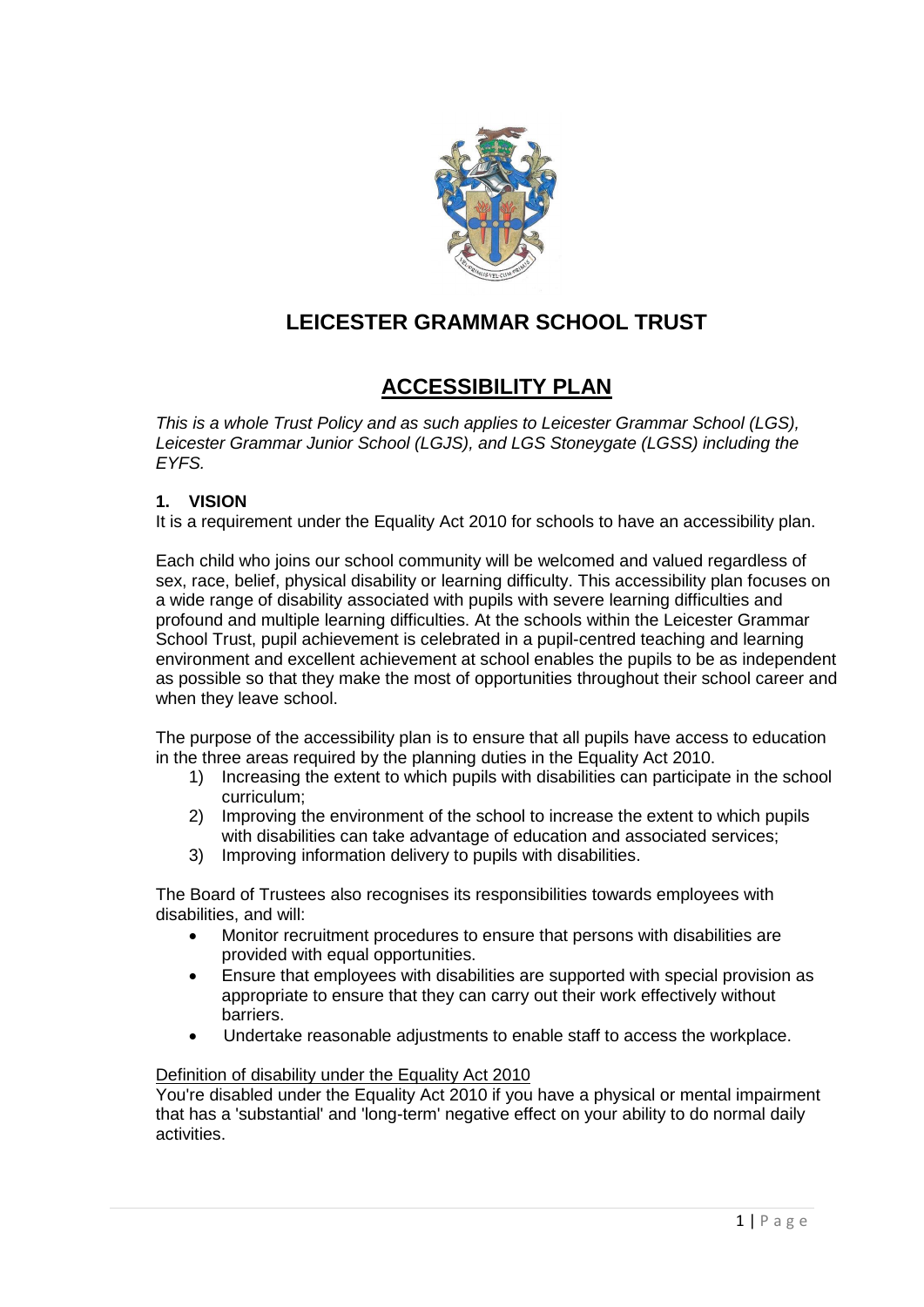The accessibility plan will be available on the school website[W(1] and upon request. It will be reviewed annually to ensure it is effective.

### **2. ETHOS**

Leicester Grammar School Trust aims to offer the highest quality of teaching and learning and support all pupils in the pursuit of academic and personal excellence. We have high expectations of all of our pupils and we strive to ensure that each and every pupil can take part in the whole school curriculum. We value the diversity of our school community and appreciate the contribution that pupils with special educational needs and/or disabilities (SEND) can bring to school life.

We have an admissions policy and criteria (available to view on our website) which seek to remove barriers for entry to our schools for pupils with SEND. We regularly review and take steps to improve the physical environment of the schools in order to increase the extent to which disabled pupils are able to take advantage of education and associated services offered by the schools. The teaching buildings for LGS and LGJS were constructed in 2008 conforming to the legal and building control requirements at that time, including the provision of disabled toilets, doorways wide enough to admit a wheelchair and the provision of lifts to access the first floor. Further measures have been taken to improve accessibility since that time, including the provision of additional height-adjustable desks in classrooms.

At LGS Stoneygate (LGSS) there is a greater mix of buildings by age and accessibility. The majority of areas can be accessed and we consider accessibility when considering new developments.

Staff regularly review their teaching strategies to ensure that, with reasonable adjustment, any potential barriers to learning and participation by SEND pupils are removed. We support our teaching and support staff with a programme of training [W(2] designed to raise their awareness of disabilities and to enable them to minimise any potential difficulties for pupils. We promote the importance of using language that does not offend amongst both our staff and our pupils and ensure that, wherever possible, positive examples of disability are portrayed in teaching materials.

#### **3. AIMS**

Our aims under this plan are to:

- Increase access to the curriculum for pupils with a disability
- Improve and maintain access to the physical environment
- Improve the delivery of written information to pupils

The following table sets out how the school will achieve these aims, in the short, medium and longer term.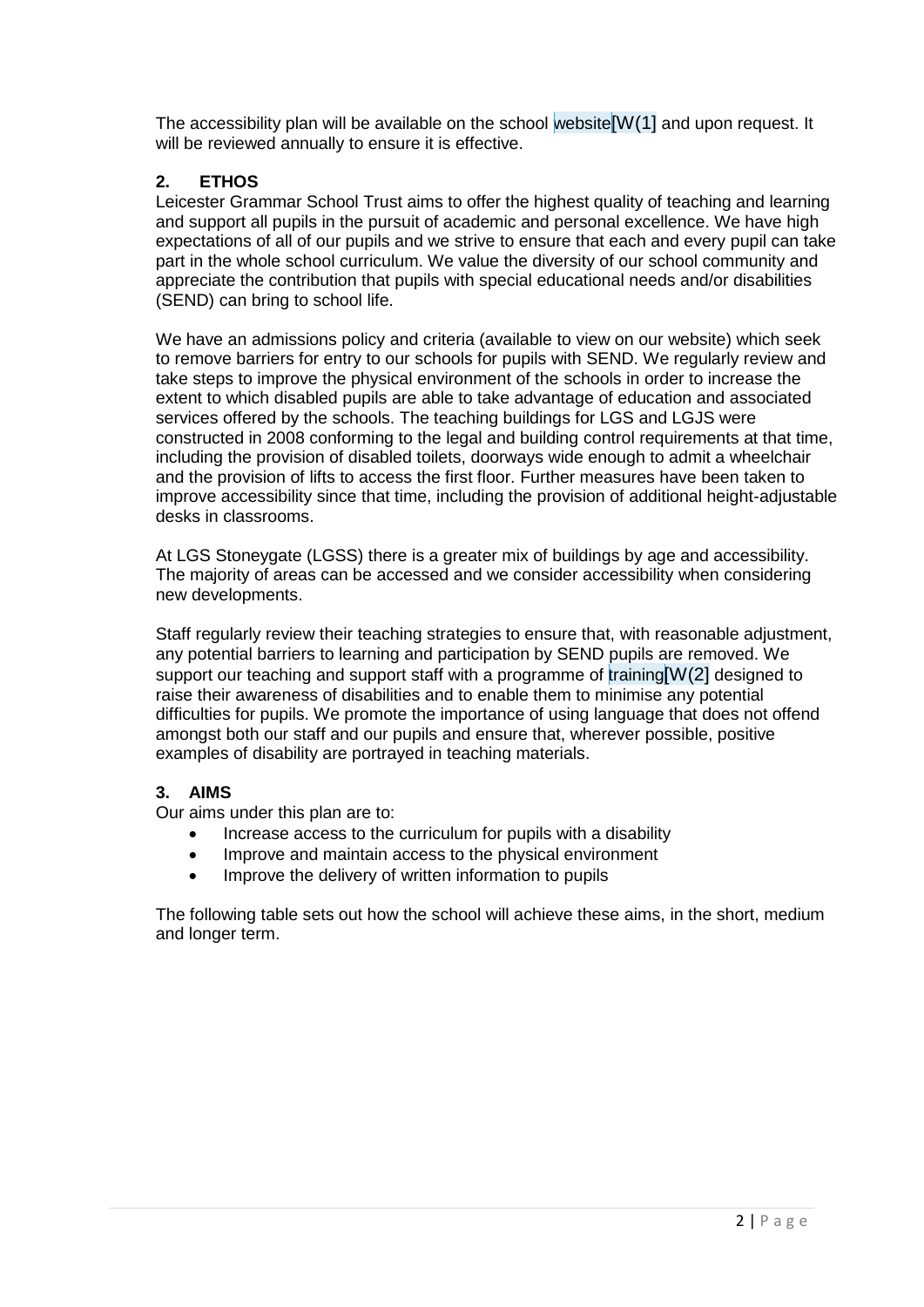| Feature | <b>Current Good Practice</b> | <b>Objectives</b> | <b>Actions to be taken</b> | <b>Person</b> | <b>Date</b> |
|---------|------------------------------|-------------------|----------------------------|---------------|-------------|
|         | Include established          |                   |                            | Responsible   | complete    |
|         | <b>practice</b> and practice |                   |                            |               | actions by  |
|         | under development            |                   |                            |               |             |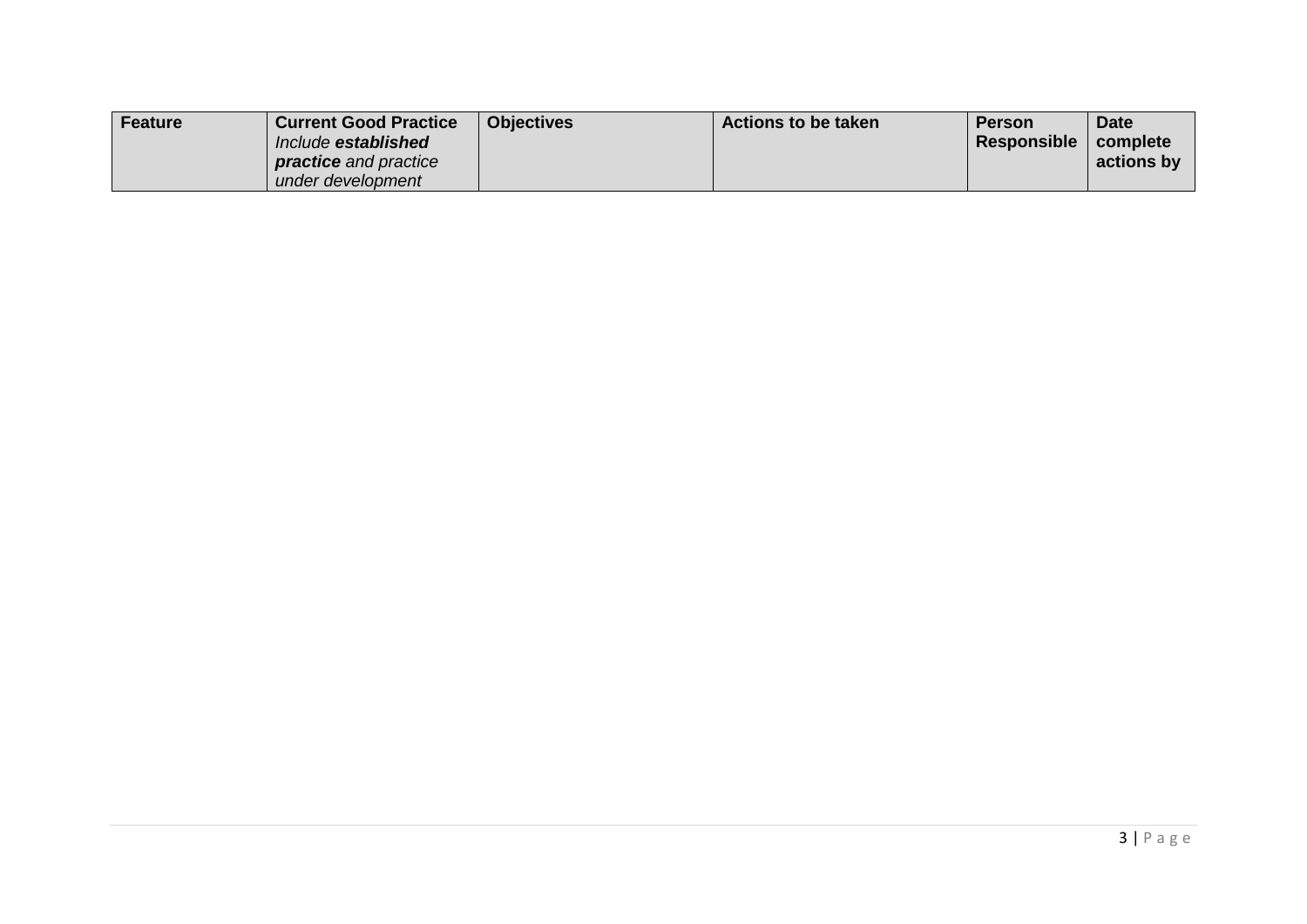| Increase access                 | Provided laptops to                                                                                                                                  | Further develop a holistic           | Appoint new School                                                                                                                                                    | Heads      | 07.22 |
|---------------------------------|------------------------------------------------------------------------------------------------------------------------------------------------------|--------------------------------------|-----------------------------------------------------------------------------------------------------------------------------------------------------------------------|------------|-------|
| to the curriculum               | vulnerable pupils in<br>lockdown                                                                                                                     | and/or therapeutic play              | <b>Counsellor and Wellbeing</b><br>Mentor                                                                                                                             |            |       |
| for pupils with a<br>disability |                                                                                                                                                      | curriculum, as appropriate to<br>age |                                                                                                                                                                       |            |       |
|                                 | <b>Tailored individual</b><br>curricula in all three<br>schools, for example for<br>pupils with a SpLD or                                            |                                      | Ensure appropriately qualified<br>staff to deliver Forest School<br>and Relax Kids in all three<br>schools                                                            | <b>MJC</b> | 07.22 |
|                                 | mental health need<br>Opportunities for holistic<br>learning, examples                                                                               |                                      | Create curriculum<br>opportunities for Forest School<br>in the schools' PE curriculum                                                                                 | PE, HoDs   | 07.23 |
|                                 | include:<br>LGSS: Forest School,<br><b>Relax Kids and Executive</b><br><b>Function Skills</b><br>LGJS: Forest School,<br>Relax Kids, Lego<br>Therapy |                                      | Create opportunities and<br>appropriate staffing for greater<br>alternative and inclusive sports<br>in all three schools to<br>qualification and school team<br>level | PE, HoDs   | 07.24 |
|                                 | <b>LGS: Executive function</b><br>skills, Yoga, Pets as<br>Therapy, Boughton<br>Woods Prep 2-day<br>experience                                       |                                      | Provide a well-resourced and<br>generous sensory regulation<br>space in all three schools and<br>outdoor sensory trails                                               | SJJ / MJC  | 07.24 |
|                                 | Implementation of<br>guidance and advice and<br>reasonable adjustments<br>from professionals in and                                                  |                                      | Develop spaces for 1:1 and<br>small group work, e.g.: art<br>based listening therapy                                                                                  | SJJ        | 07.24 |
|                                 | out of school, for<br>example Specialist<br>Teachers, CAMHS,<br><b>Educational Psychology</b>                                                        |                                      | Develop school's association<br>with pets as therapy and<br>enable a dog in school<br>programme                                                                       | AME        | 07.22 |
|                                 |                                                                                                                                                      |                                      |                                                                                                                                                                       |            | 07.23 |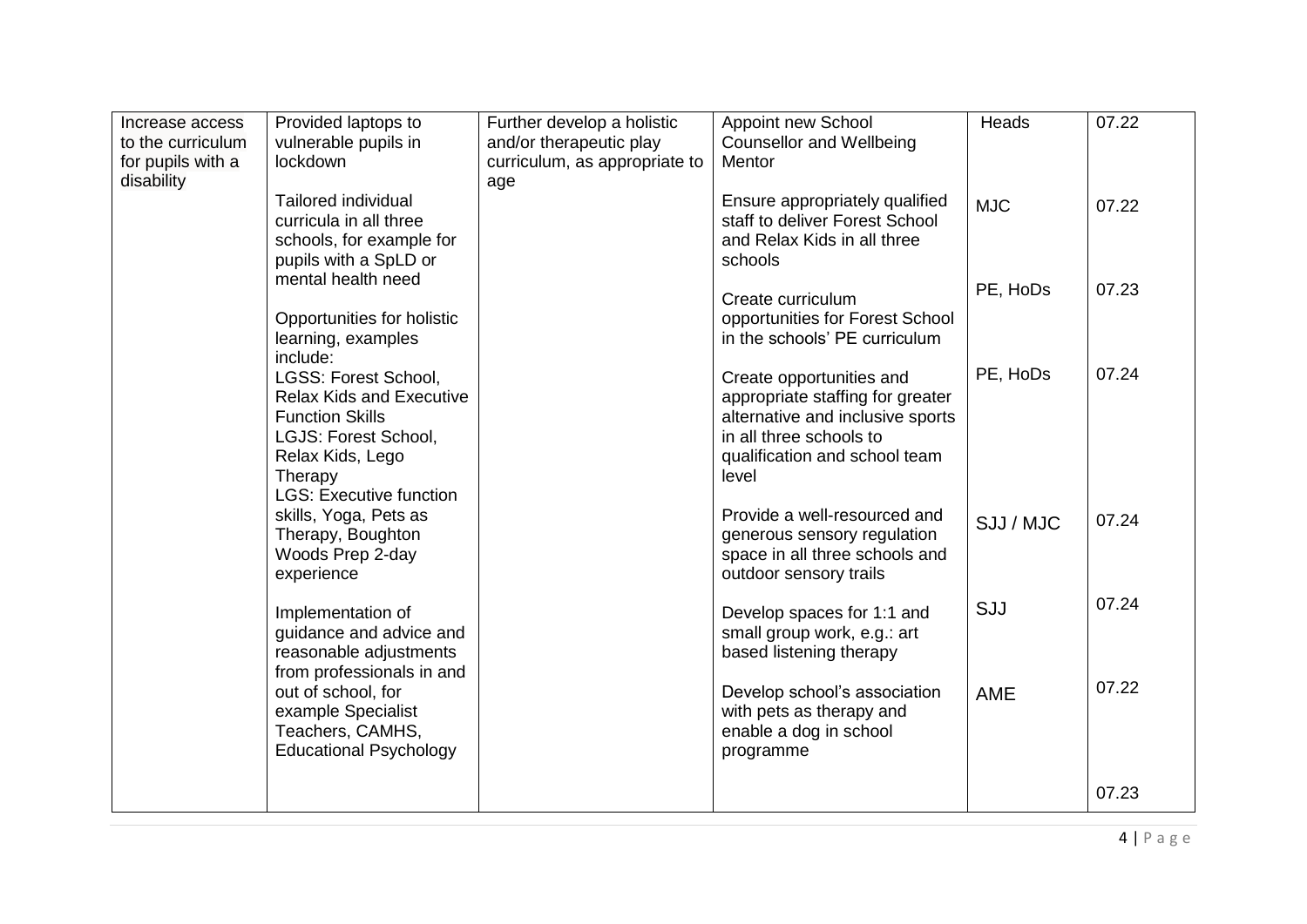| Providing teachers with     | Develop lower senior school      | CSJ/JD    |       |
|-----------------------------|----------------------------------|-----------|-------|
| strategies, prompts and     | provision in LGS and LGSS to     |           |       |
| exemplars of best           | include teaching of learning     |           |       |
| practice for pupils on the  | and leadership skills through    |           |       |
| SEND register which are     | challenge and enterprise         |           |       |
| used to support             | curriculum                       |           | 07.22 |
| differentiated planning for |                                  |           |       |
| learning and co-curricular  | Provide clear communication      | CSJ/JD    |       |
| activities                  | re assessment grades and         |           |       |
|                             | entrance to schools/Sixth        |           |       |
| Facilitating a pupil's      | Form, with an emphasis on        |           |       |
| normal way of working in    | high expectations and pupil      |           |       |
| school and school-based     | centred decision making          |           |       |
| assessments leading to      |                                  | AME / MJC | 07.22 |
| formal Exam Access          | <b>LGS Teaching and Learning</b> |           |       |
| Arrangements, for           | twilight opportunities include   |           |       |
| example: use of rest        | <b>SEND training (Autism</b>     |           |       |
| breaks, prompts, a          | <b>Education and Sensory</b>     |           |       |
| scribe, laptop or extra     | Integration) during 2021-2022    |           | 07.22 |
| time                        |                                  | JWW / PM  |       |
|                             | Development of Tom's Space       |           |       |
| Delivering quality first    | as place to find quiet and       |           |       |
| and specialist provision    | reflection                       |           |       |
| for ten EHCPs, including    |                                  |           |       |
| support staff coaching      |                                  |           |       |
| and training opportunities  |                                  |           |       |
|                             |                                  |           |       |
| Facilitating additional     |                                  |           |       |
| staffing for away fixtures  |                                  |           |       |
| and residentials in LGSS    |                                  |           |       |
| for pupils with an EHCP,    |                                  |           |       |
| and/or by parental top-up   |                                  |           |       |
|                             |                                  |           |       |
| Secure a building           |                                  |           |       |
| adaptation to provide an    |                                  |           |       |
|                             |                                  |           |       |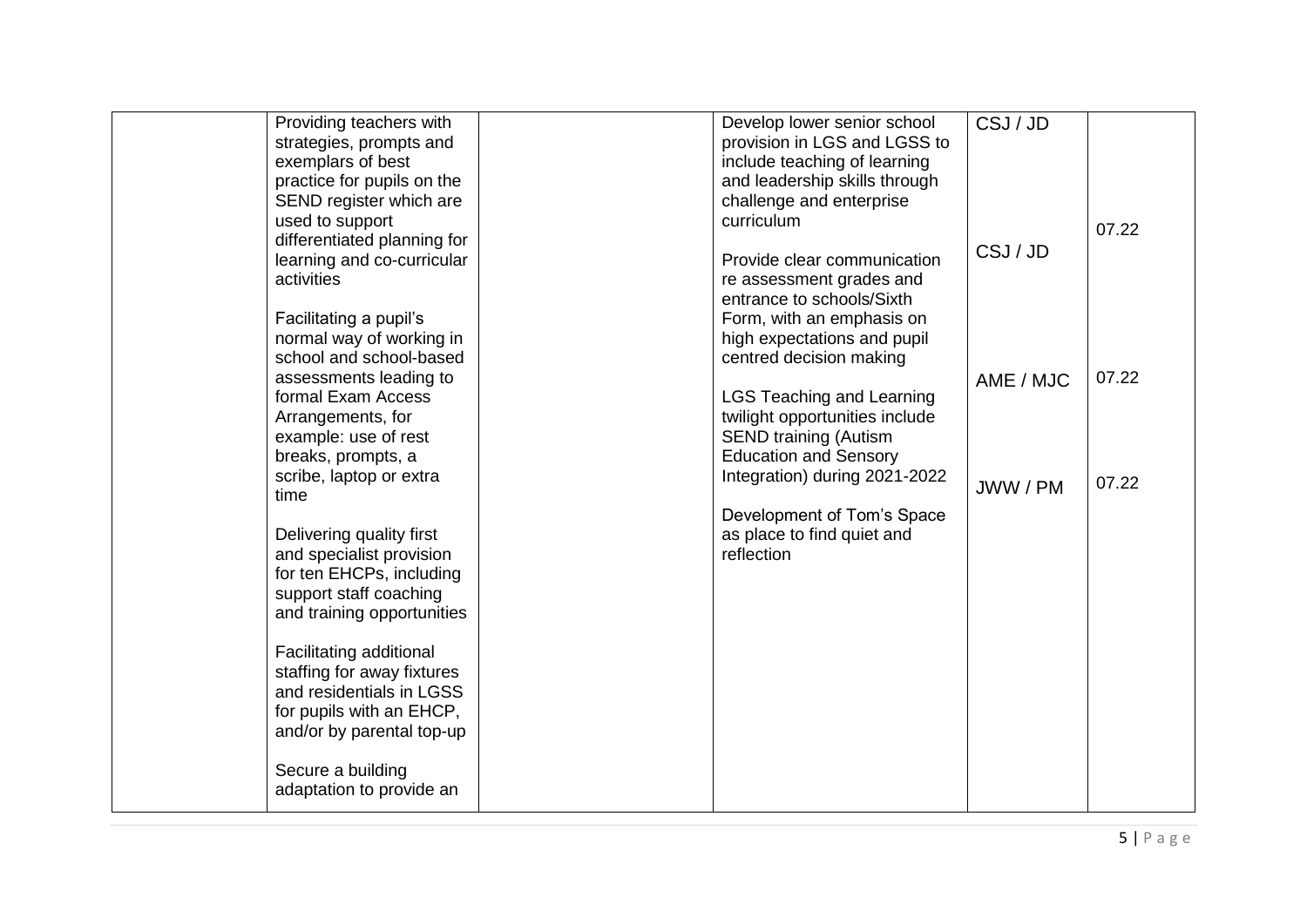| inclusive accessible Food    |  |  |
|------------------------------|--|--|
|                              |  |  |
| Technology Room in           |  |  |
| <b>LGSS</b>                  |  |  |
|                              |  |  |
|                              |  |  |
|                              |  |  |
| Offering appropriate         |  |  |
| training for teachers and    |  |  |
|                              |  |  |
| EHCPTAs, e.g.: Hearing       |  |  |
| Impairment, Sensory          |  |  |
|                              |  |  |
| <b>Regulation and Autism</b> |  |  |
| Outreach Education in        |  |  |
|                              |  |  |
| <b>LGSS 2021</b>             |  |  |
|                              |  |  |
|                              |  |  |
| Developing autism            |  |  |
|                              |  |  |
| friendly approaches by       |  |  |
| offering Nurture Groups,     |  |  |
|                              |  |  |
| Social Communication         |  |  |
|                              |  |  |
| groups, promoting the        |  |  |
| use of visual and non-       |  |  |
|                              |  |  |
| verbal signals in            |  |  |
| teaching, communication      |  |  |
|                              |  |  |
| cards, visual timetables,    |  |  |
| providing 1:1 downloads,     |  |  |
|                              |  |  |
| coaching and mentoring       |  |  |
|                              |  |  |
|                              |  |  |
| Developing approaches        |  |  |
| for sensory regulation for   |  |  |
|                              |  |  |
| individuals or as part of    |  |  |
| whole class delivery, e.g.:  |  |  |
|                              |  |  |
| use of fiddles, movement     |  |  |
|                              |  |  |
| breaks, brain breaks,        |  |  |
| alternative soft seating,    |  |  |
|                              |  |  |
| use of resources advised     |  |  |
| by Occupational Health       |  |  |
|                              |  |  |
| such as wristful figits,     |  |  |
| weighted lap blanket,        |  |  |
|                              |  |  |
|                              |  |  |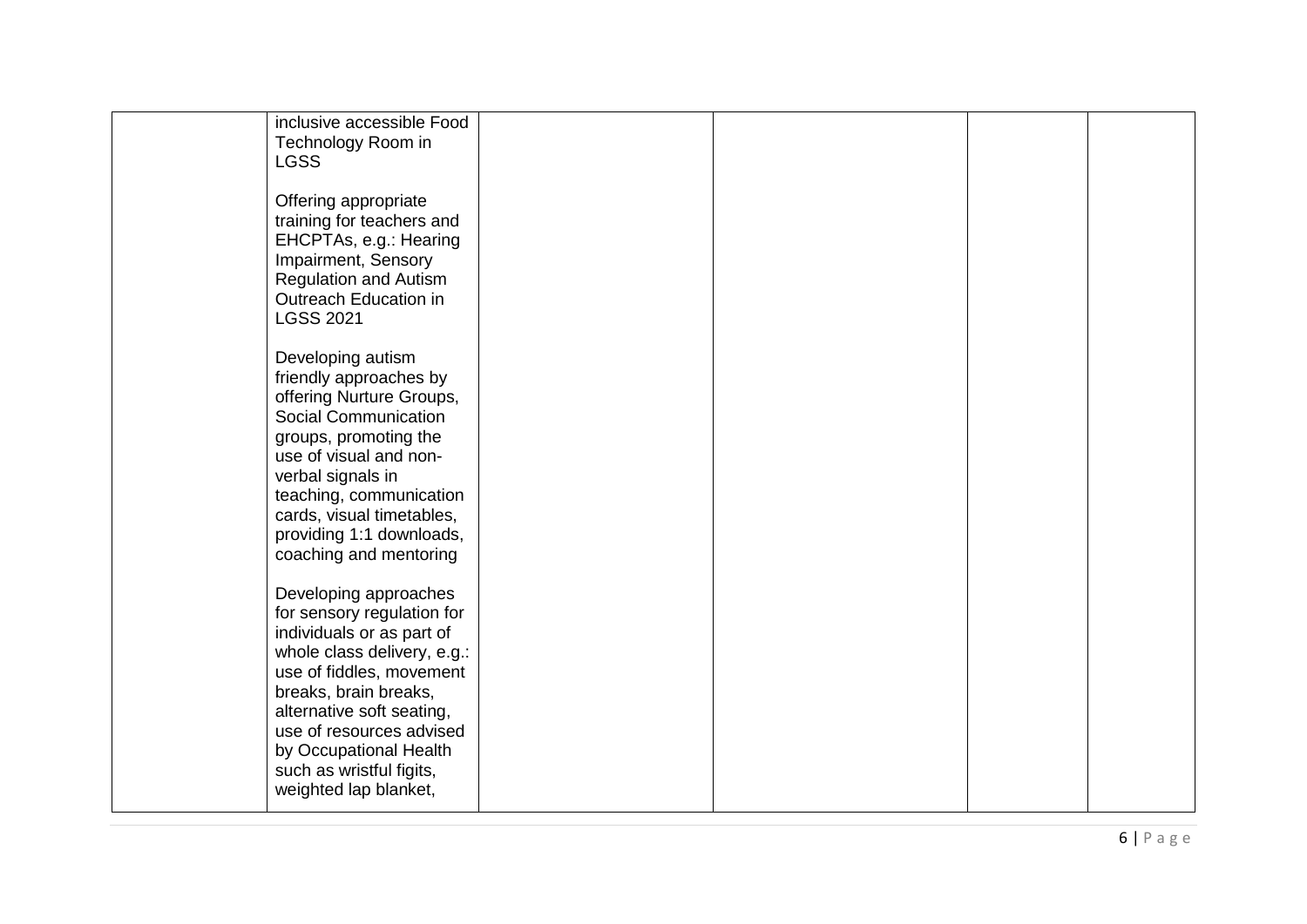| foot-rest, sensory boxes,  |  |  |
|----------------------------|--|--|
| adapted pens and           |  |  |
| handwriting slopes,        |  |  |
| timers and alerts in class |  |  |
|                            |  |  |
| or on personal             |  |  |
| laptop/phone               |  |  |
|                            |  |  |
| Colour coded wings in      |  |  |
|                            |  |  |
| LGS, first completed in    |  |  |
| 2016 to enable pupils      |  |  |
| with SEND to navigate      |  |  |
| independently. Enhanced    |  |  |
| in 2021.                   |  |  |
|                            |  |  |
|                            |  |  |
| Use of ecru paper          |  |  |
| throughout LGSS in         |  |  |
| response to number of      |  |  |
| pupils with Dyslexia and   |  |  |
|                            |  |  |
| the school's intention to  |  |  |
| reach Dyslexia Friendly    |  |  |
| <b>Status</b>              |  |  |
|                            |  |  |
| Pupil centred decision     |  |  |
|                            |  |  |
| making and review          |  |  |
| meetings as part of multi- |  |  |
| disciplinary working       |  |  |
| through SEND               |  |  |
|                            |  |  |
| Using IT based support     |  |  |
|                            |  |  |
| programmes, eg: Nessy      |  |  |
| and Nessy Fingers          |  |  |
|                            |  |  |
| Accessing relevant         |  |  |
|                            |  |  |
| training in Learning       |  |  |
| Development Team: staff    |  |  |
|                            |  |  |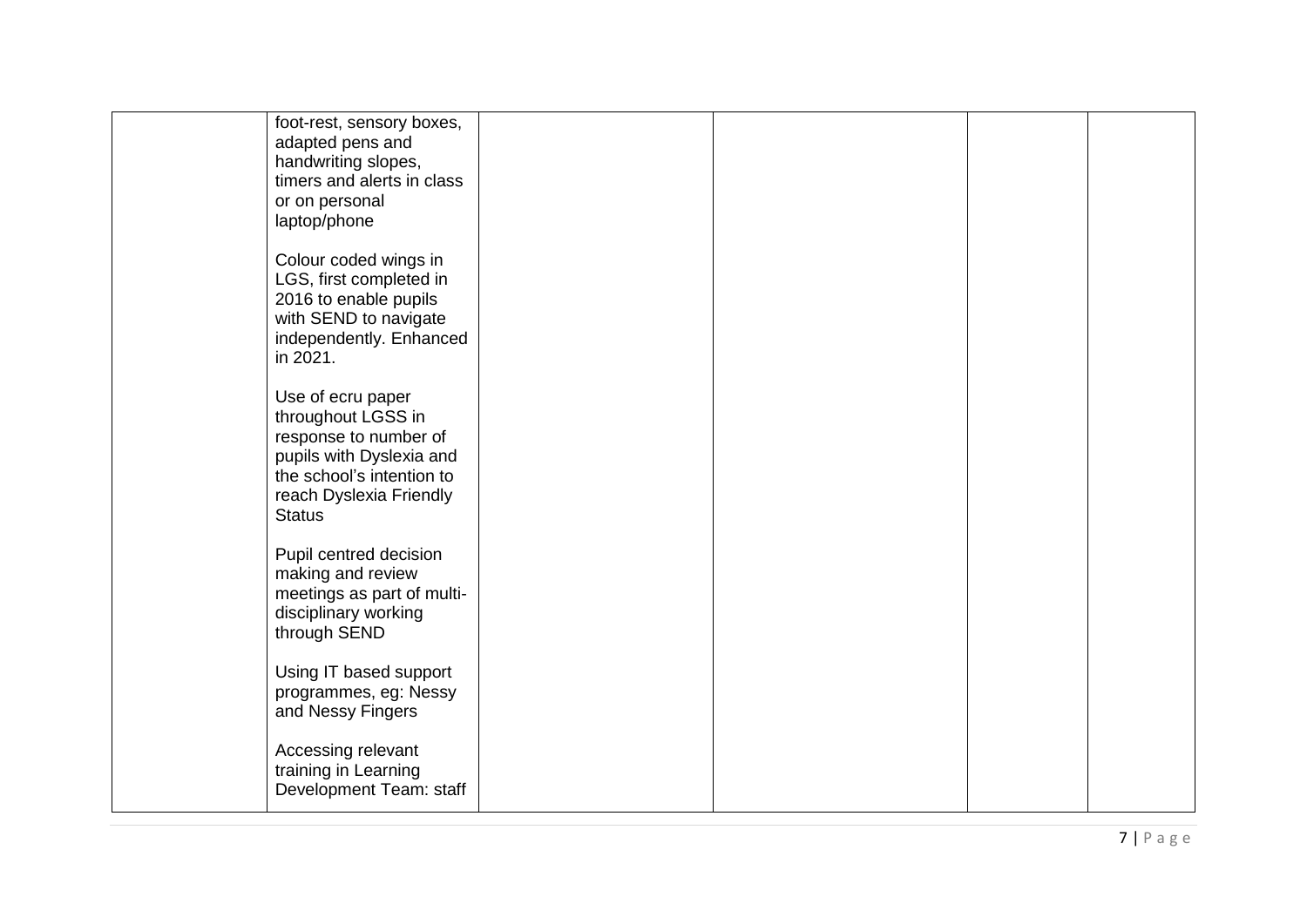| pathway to teacher<br>training, dyscalculia<br>training, Exam Access<br>Arrangements training                                              |  |  |
|--------------------------------------------------------------------------------------------------------------------------------------------|--|--|
| Touch Typing lesson<br>provision in all three<br>schools                                                                                   |  |  |
| Option for pupils with<br>sensory need to use<br>headphones in<br>appropriate context                                                      |  |  |
| Use of mobile devices<br>and laptops in class as<br>reasonable adjustment to<br>access and record<br>information / plan and<br>communicate |  |  |
| Designated Trustee for<br>Safeguarding and SEND<br>supports governance and<br>whole school<br>development                                  |  |  |
| Development of pupil<br>voice and shared<br>celebration of community<br>through LGS Together,<br>2020-2021                                 |  |  |
| School systems adopted<br>to improve                                                                                                       |  |  |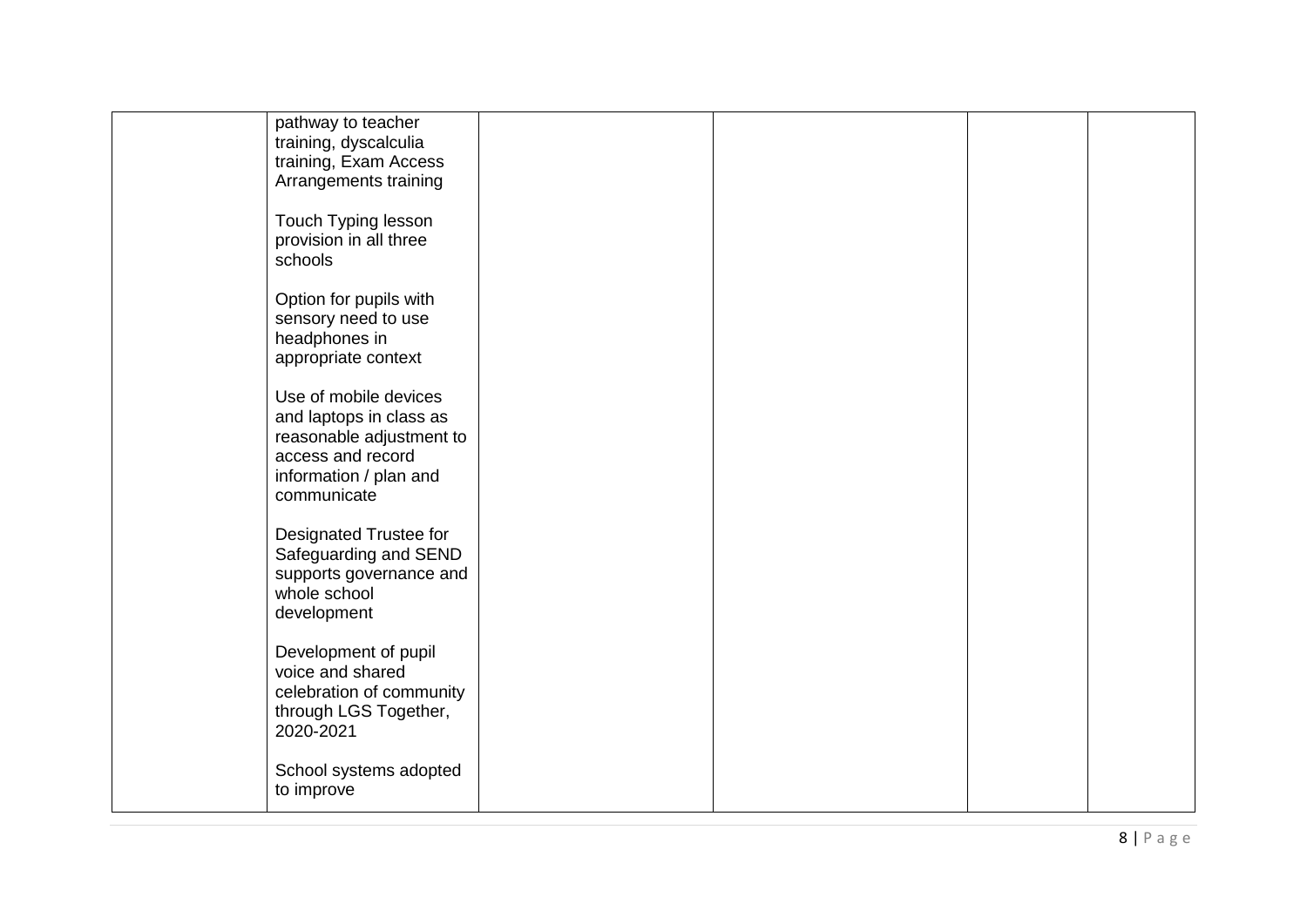| communication and<br>ensure pupils safety and     |  |  |
|---------------------------------------------------|--|--|
| appropriate provision                             |  |  |
| New Trips and Visits Co-<br>ordinator (EVC)       |  |  |
| appointed 2018. Policy                            |  |  |
| ensures School Nurses<br>and Director of Learning |  |  |
| Development review all                            |  |  |
| pupils with regard to<br>needs and adjustments    |  |  |
| before any trip                                   |  |  |
| PE inclusion and                                  |  |  |
| alternative sports such as<br>Dance, and offer of |  |  |
| alternative contribution to                       |  |  |
| match team play, e.g.:<br>cricket scoring         |  |  |
| Publication of walks and                          |  |  |
| designated outdoor                                |  |  |
| spaces in staff planner,<br>and provision of      |  |  |
| accompanied walks for<br>staff at lunchtimes      |  |  |
| throughout the year                               |  |  |
| Provision of quiet garden                         |  |  |
| area and mezzanine                                |  |  |
| areas associated with the<br>Library              |  |  |
|                                                   |  |  |
|                                                   |  |  |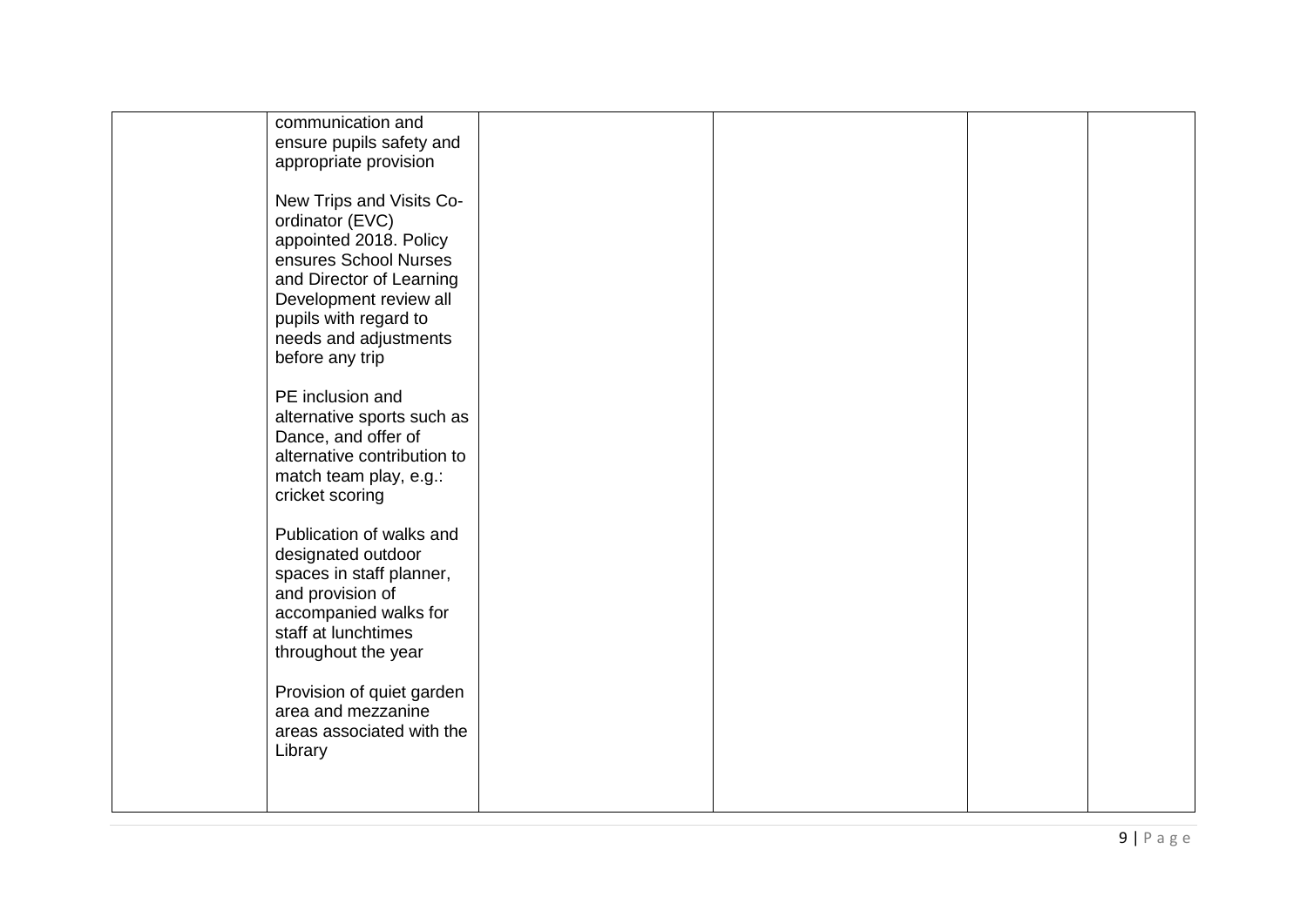| Provision of inclusive     |  |  |
|----------------------------|--|--|
| menu and alternative       |  |  |
| menus or timings for       |  |  |
|                            |  |  |
| identified pupils          |  |  |
|                            |  |  |
| Appropriate seating and    |  |  |
| tables, timings and        |  |  |
|                            |  |  |
| menus enable whole         |  |  |
| school and age range 3-    |  |  |
| 18 to eat in the Refectory |  |  |
| in LGJS-LGS                |  |  |
|                            |  |  |
|                            |  |  |
| Pupils with eating         |  |  |
| disorders, medical needs   |  |  |
| such as diabetes and       |  |  |
| allergy related need are   |  |  |
|                            |  |  |
| carefully monitored in     |  |  |
| medical and SEND, with     |  |  |
| emphasis on pupil self-    |  |  |
| management                 |  |  |
|                            |  |  |
|                            |  |  |
| Whole school healthy       |  |  |
| eating and fluid intake    |  |  |
| messages in assembly,      |  |  |
|                            |  |  |
| PSHE, class-teacher        |  |  |
| reminders in LGJS,         |  |  |
| positive posters,          |  |  |
| provision of strategically |  |  |
| placed water fountains     |  |  |
|                            |  |  |
| and bottles of water       |  |  |
| available at key events,   |  |  |
| varied food outlets        |  |  |
| available at breaktime in  |  |  |
|                            |  |  |
| <b>LGS</b>                 |  |  |
|                            |  |  |
|                            |  |  |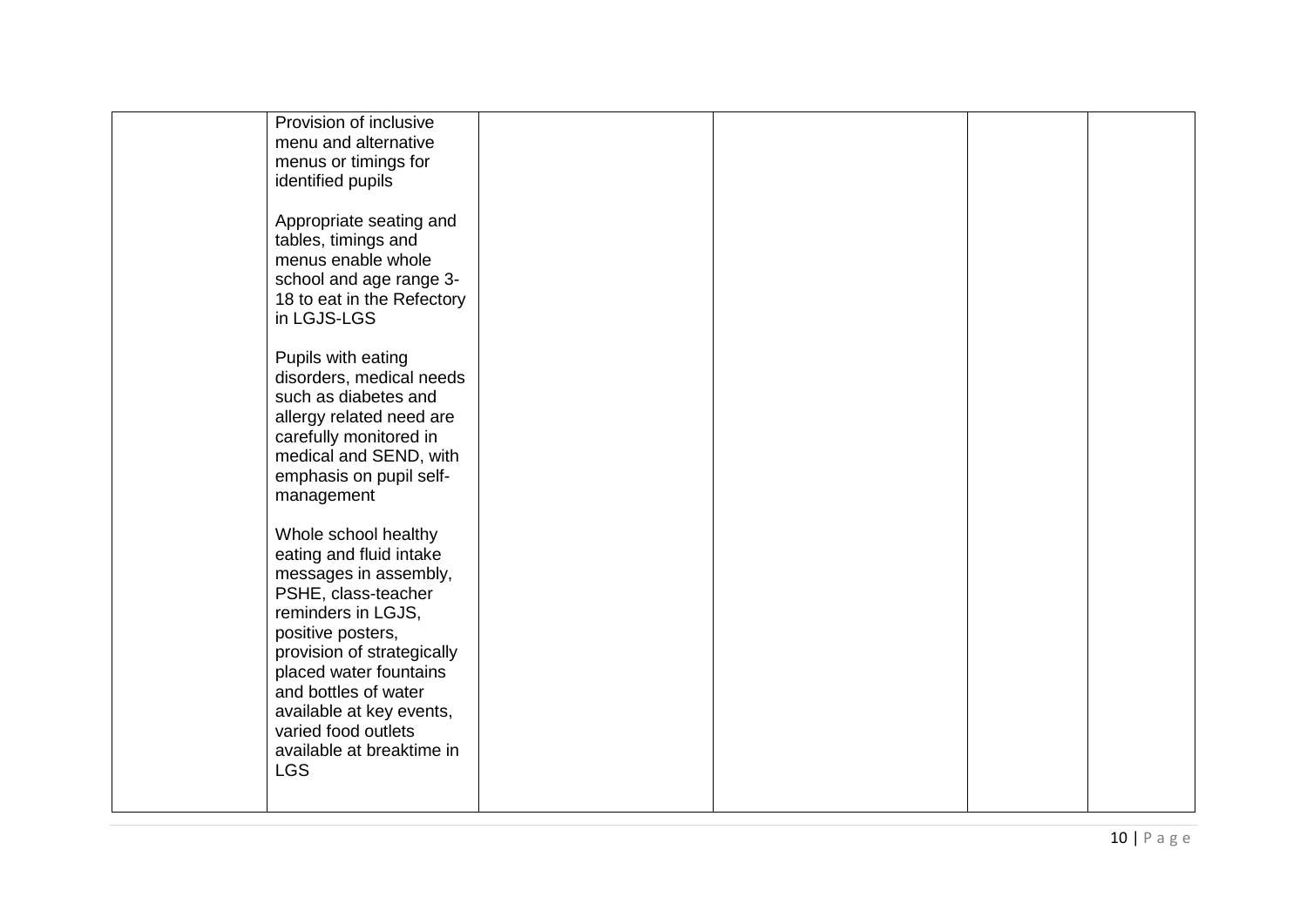| Provide in-house access to | well-founded, timely and<br>beneficial Health, Learning<br>and Care services through a<br>Wellbeing Centre /<br>equivalent in all three<br>schools                                                                                                                                                                                                                              | Establish collaborative and<br>reflective working, appropriate<br>triage and pathways so that<br>provision is well tailored and<br>effective<br>Deliver appropriate monitoring<br>of provision and outcomes<br>Provide value for money                                                                                                                                                                                                                            | JWW / SAJ /<br>JD / SJJ<br>JWW / SAJ /<br>JD / SJJ<br>JWW / SAJ /<br>JD / SJJ | 07.24<br>07.24<br>07.24                            |
|----------------------------|---------------------------------------------------------------------------------------------------------------------------------------------------------------------------------------------------------------------------------------------------------------------------------------------------------------------------------------------------------------------------------|-------------------------------------------------------------------------------------------------------------------------------------------------------------------------------------------------------------------------------------------------------------------------------------------------------------------------------------------------------------------------------------------------------------------------------------------------------------------|-------------------------------------------------------------------------------|----------------------------------------------------|
| level                      | Further develop an<br>accessible curriculum for all<br>pupils:<br>Develop the use of assistive<br>technology, particularly in<br><b>LGSS</b><br>Develop inclusive sport<br>options and well-resourced<br>provision in all three schools<br>to qualification and match<br>Ensure accessible sports<br>options for pupils with SEND<br>to succeed in GCSE/A level<br>PE practical | Develop Study Zone in LGSS<br>via enhancement of existing<br>Library space and resources<br>Continue offer of training in the<br>use of IT in LGS and mirror in<br><b>LGSS</b><br>Explore the use of speech to<br>text technology as a pupil tool<br>in LGSS<br>Provide one large computer<br>screen per computer room in<br>all three schools<br>Provide up to date interactive<br>whiteboards in Learning<br>Development rooms in LGS<br>$(X2)$ and LGSS $(X2)$ | <b>JD</b><br>AME / JD<br><b>MJC</b><br>SJJ<br>MJC / SJJ<br>PE / HoDs          | 07.23<br>07.23<br>07.23<br>07.23<br>07.23<br>07.24 |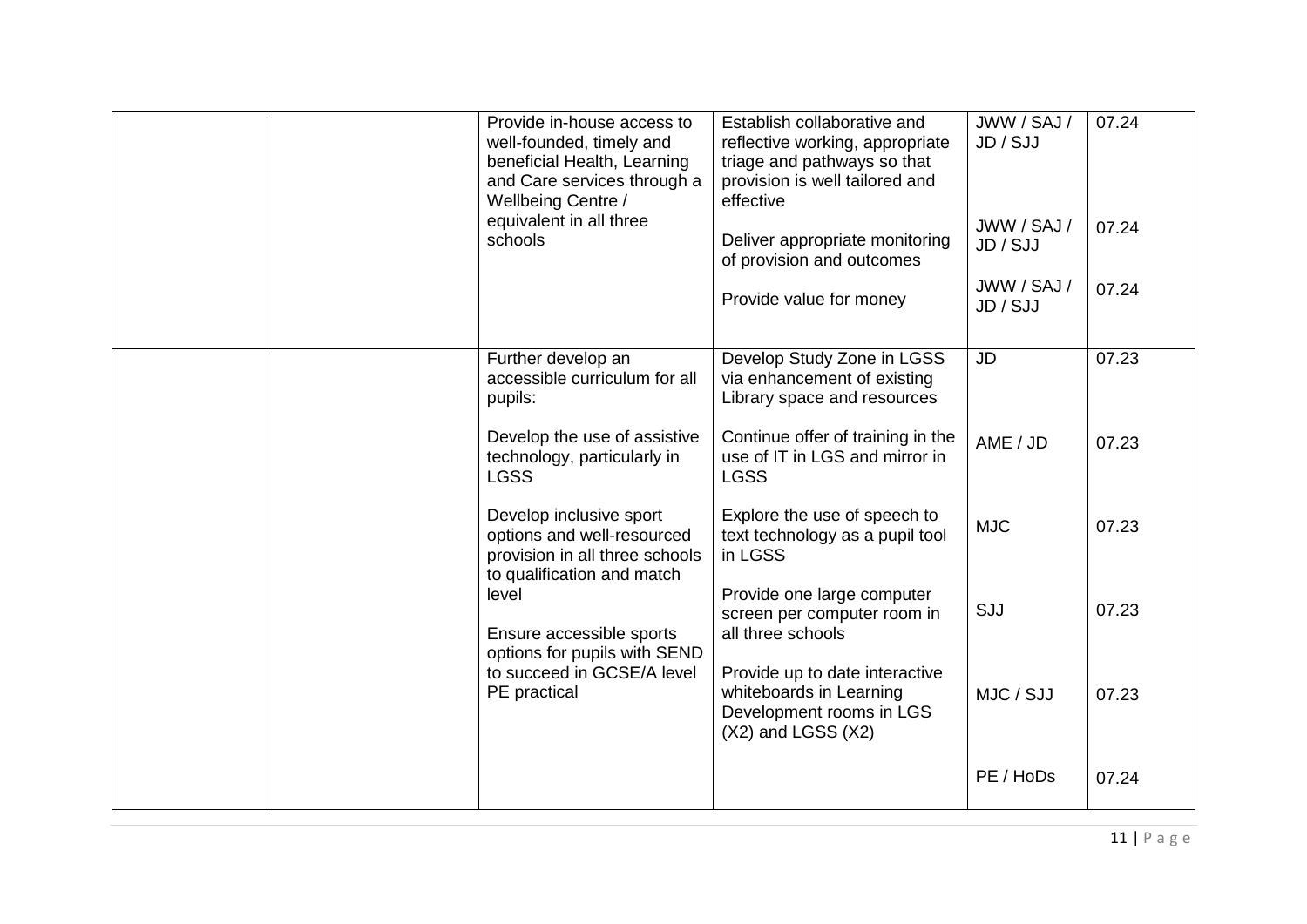|  |                                                                                                                                        | Appoint an Accessibility<br>Ambassador in PE to support<br>SEND and PE develop<br>Purchase a hoist for the<br>swimming pool, train staff and<br>monitor pupil or visitor use<br>experience | SJJ<br><b>MJC</b> | 07.24<br>07.24 |
|--|----------------------------------------------------------------------------------------------------------------------------------------|--------------------------------------------------------------------------------------------------------------------------------------------------------------------------------------------|-------------------|----------------|
|  |                                                                                                                                        | Monitor and listen to pupils to<br>help ensure their experience of<br>learning with assistive<br>technology is transformative                                                              |                   |                |
|  | Quality mark our<br>commitment to accessible                                                                                           | Appoint and empower<br>appropriate staffing                                                                                                                                                | JD / MJC          | 07.23          |
|  | learning and wellbeing<br>Deliver Dyslexia Friendly<br>Status in LGSS as a logical<br>framework for cohesive<br>change and development | Accessible learning initiatives<br>to be captured in whole school<br>and department/pastoral<br>development plans                                                                          | <b>MJC</b>        | 07.24          |
|  | Complete and deliver the<br>Well-being in Schools Award<br>at LGS/LGJS                                                                 | Exploit the potential of website,<br>Sway, open days /mornings<br>and other marketing<br>opportunities                                                                                     | AME / RMs         | 07.22          |
|  |                                                                                                                                        | Exploit the potential of our<br>grounds and facilities to host<br>inclusive sporting events such<br>as paralympic training and<br>public events                                            | SJJ               | 07.24          |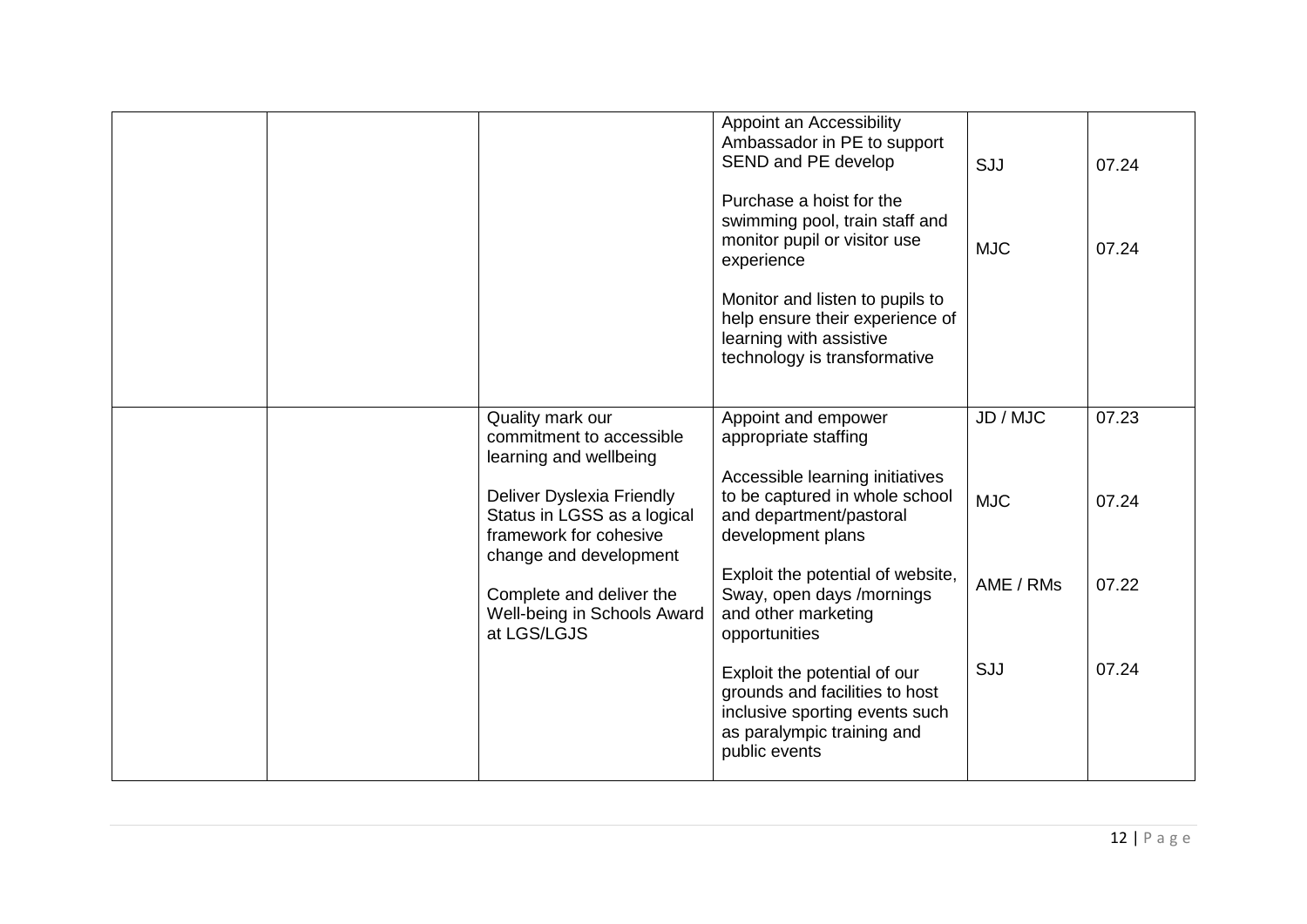|                                                                  |                                                                                                                                                                                                               | Ensure staff are informed<br>and well-tuned for inclusive,<br>accessible education                                                                                    | Deliver training / refresher<br>training for Quality First<br><b>Teaching and Quality First</b><br>Pastoral Care in all three<br>schools                                                                                                              | <b>Heads</b> | 07.24 |
|------------------------------------------------------------------|---------------------------------------------------------------------------------------------------------------------------------------------------------------------------------------------------------------|-----------------------------------------------------------------------------------------------------------------------------------------------------------------------|-------------------------------------------------------------------------------------------------------------------------------------------------------------------------------------------------------------------------------------------------------|--------------|-------|
|                                                                  |                                                                                                                                                                                                               |                                                                                                                                                                       | Include SEND awareness<br>training in new staff induction<br>programme                                                                                                                                                                                | <b>MJC</b>   | 07.23 |
|                                                                  |                                                                                                                                                                                                               |                                                                                                                                                                       | Continue EHCP staff induction<br>programme                                                                                                                                                                                                            | <b>MJC</b>   | 07.22 |
|                                                                  |                                                                                                                                                                                                               | Celebrate the inclusion of<br>pupils with SEND<br>throughout the school<br>community                                                                                  | Monitor the experience of<br>pupils with SEND with respect<br>to co-curricular activities,<br>sports fixture, trips and visits,<br>rewards and sanctions,<br>learning and pastoral initiatives<br>such as Young Enterprise and<br><b>Peer Mentors</b> | <b>MJC</b>   | 07.24 |
| Improve and<br>maintain access<br>to the physical<br>environment | Soft seating areas and<br>outdoor seating terrace in<br><b>LGS from September</b><br>2021<br>Clearly colour coded<br>wings in LGS<br>New food room at LGSS<br>meets latest buidling regs<br>for accessibility | Enable universal access to<br>old and new buildings in<br><b>LGSS</b><br>Tom's Space a project for<br>mental and physical<br>wellbeing due to complete<br>Autumn 2021 | Provide ramps at step points<br>for Manor House and New<br>House                                                                                                                                                                                      | SJJ          | 07.24 |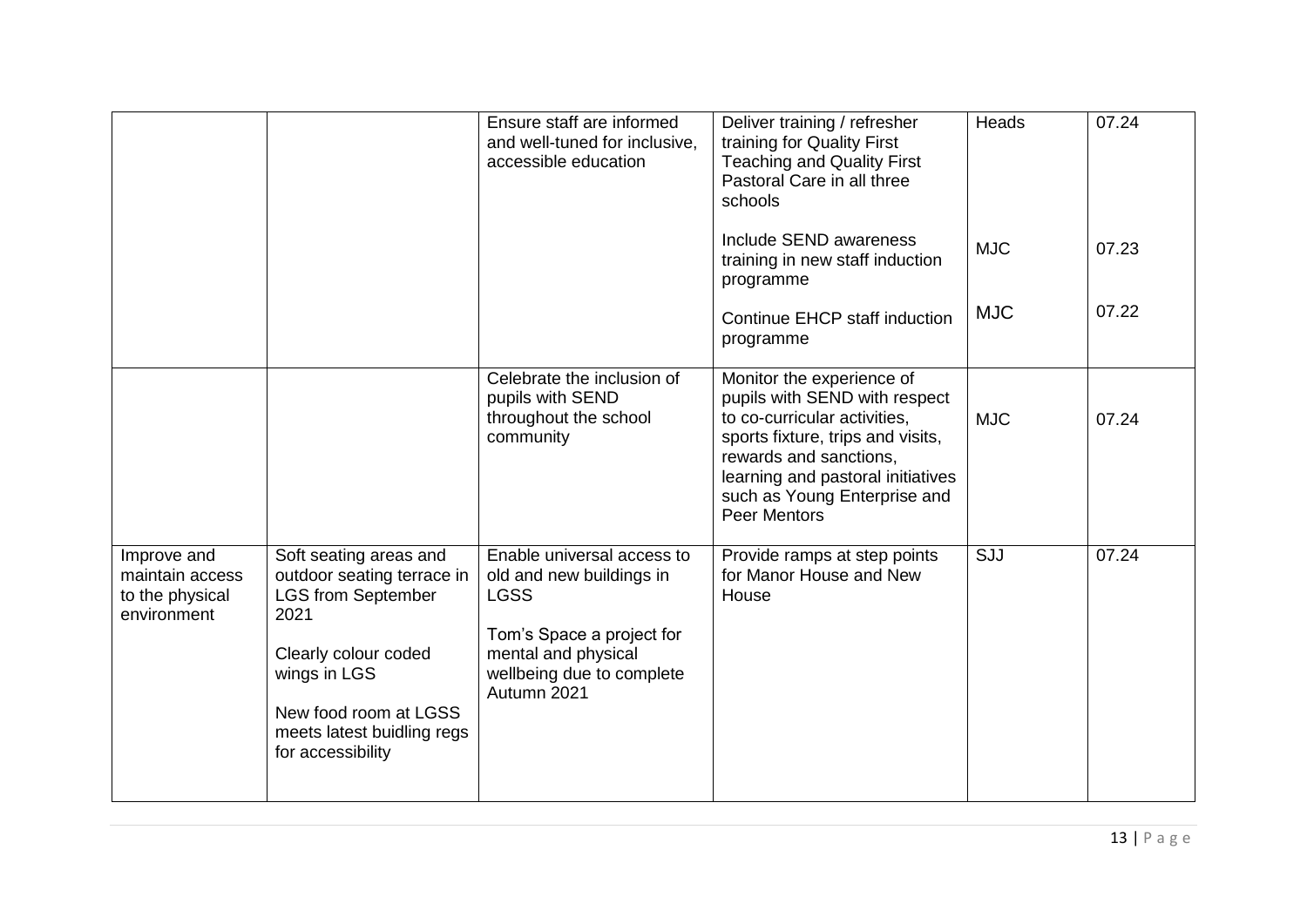| Enable greater access to<br>Library, LGS Lecture<br>Theatre and science lab<br>facilities in all three schools | Assess access to work-spaces<br>in laboratories, libraries and<br>LGS Lecture Theatre to plan<br>for the provision of one<br>adjustable height desk and<br>wheelchair access table/desks. | SJJ       | 07.23 |
|----------------------------------------------------------------------------------------------------------------|-------------------------------------------------------------------------------------------------------------------------------------------------------------------------------------------|-----------|-------|
| Enable greater accessibility<br>of swimming pool for<br>disabled users                                         | Purchase hoist, train staff and<br>develop protocols                                                                                                                                      | SJJ       | 07.24 |
| Provide access to an<br>inclusive indoor multi-<br>function space in LGSS                                      | Develop designs for a new<br>school hall                                                                                                                                                  | SJJ       | 07.23 |
| Provide greater access to<br>Wellbeing services                                                                | Develop Wellbeing Centre on<br>LGS site with multifunction<br>space and designated space<br>for specialist provision, to be<br>built according to latest<br>accessibility regs            | SJJ / JWW | 07.24 |
|                                                                                                                | Develop space above Art room<br>in LGSS as multifunction area<br>for work with pupils and/or<br>meetings                                                                                  | SJJ / JD  | 07.24 |
| Develop access to outdoor<br>play and learning facilities in<br><b>LGSS</b>                                    | Better pathway access to<br>Forest School and pond area<br>in LGS/LGJS for all weather<br>and wheelchairs                                                                                 | SJJ       | 07.24 |
|                                                                                                                | Provide walkways in LGSS<br>that offer access all year and<br>for all users                                                                                                               | SJJ       | 07.23 |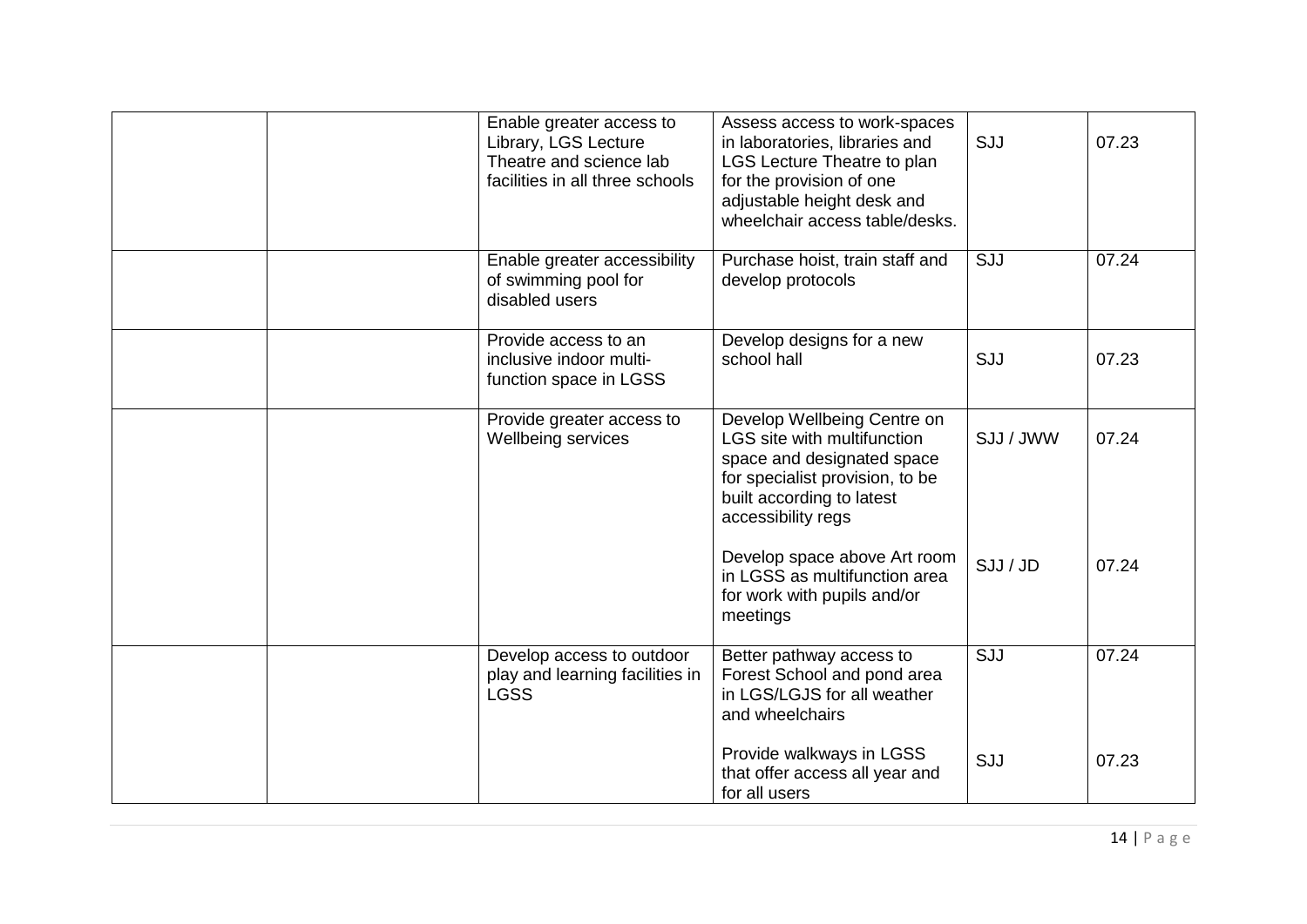|                                                                                  |                                                                                                                       |                                                                                                                 | Develop Forest School and<br>play facilities in LGSS, eg:<br>camp site, cycle trail, obstacle<br>course, sensory trails | SJJ        | 07.24 |
|----------------------------------------------------------------------------------|-----------------------------------------------------------------------------------------------------------------------|-----------------------------------------------------------------------------------------------------------------|-------------------------------------------------------------------------------------------------------------------------|------------|-------|
| Improve the<br>delivery of written<br>information to<br>pupils /<br>stakeholders | All documents/printing in<br>LGSS use ecru paper                                                                      | Upgrade signage to meet<br>requirements of visually<br>impaired users of the site                               | Plan to be developed,<br>including costings                                                                             | SJJ        | 07.24 |
|                                                                                  | Modified papers provided<br>for internal examinations<br>and applied for via exam<br>board for public<br>examinations | Accessible public literature,<br>e.g.: information for<br>prospective parents and<br>prospective job candidates | Material available as<br>accessible version, including<br>braille/large font/audio version,<br>if requested             | <b>NH</b>  | 07.22 |
|                                                                                  |                                                                                                                       | Website accessible to<br>visually impaired users                                                                | Information on the schools'<br>websites can be provided in<br>audio format when requested                               | <b>NH</b>  | 07.22 |
|                                                                                  |                                                                                                                       | Ecru paper for all formal<br>communication and printing<br>in all three schools                                 | Develop cost analysis and<br>select product                                                                             | <b>MJC</b> | 07.24 |

## **4. ACCESS AUDIT**

| <b>Feature</b>           | <b>Description</b> | <b>Actions to be taken</b> | <b>Person responsible</b> | Date to complete<br>actions by |  |
|--------------------------|--------------------|----------------------------|---------------------------|--------------------------------|--|
| <b>LGS and LGJS</b>      |                    |                            |                           |                                |  |
| Parking Bays             |                    |                            |                           |                                |  |
| <b>LGS Main Building</b> |                    |                            |                           |                                |  |
| No. of floors            |                    |                            |                           |                                |  |
| Entrances                |                    |                            |                           |                                |  |
| <b>Corridor Access</b>   |                    |                            |                           |                                |  |
| Lifts                    |                    |                            |                           |                                |  |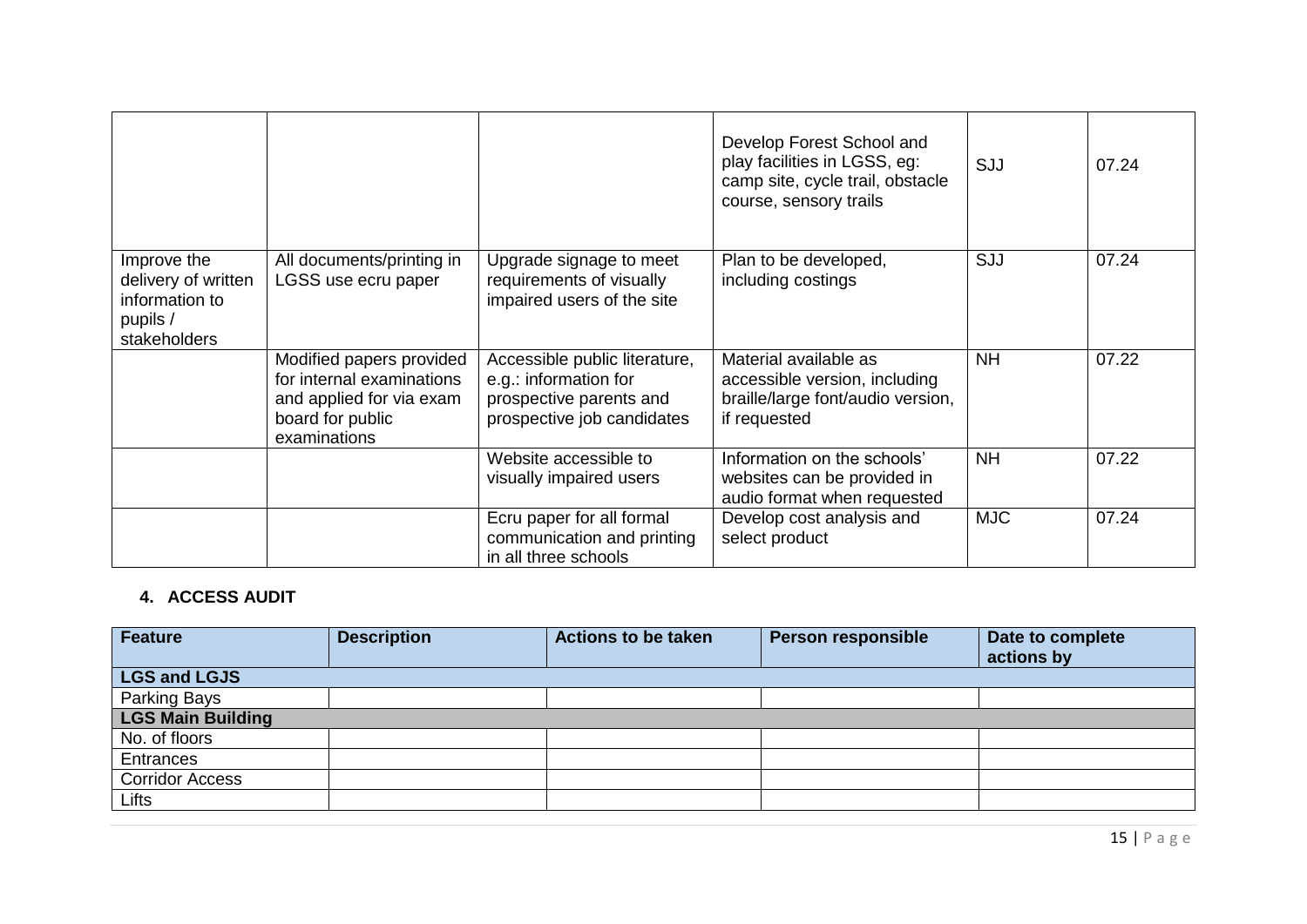| <b>Toilets</b>                        |  |  |  |  |  |
|---------------------------------------|--|--|--|--|--|
| Reception Area                        |  |  |  |  |  |
| <b>Internal Signage</b>               |  |  |  |  |  |
| <b>LGS Sports hall and facilities</b> |  |  |  |  |  |
| No. of floors                         |  |  |  |  |  |
| Entrances                             |  |  |  |  |  |
| <b>Corridor Access</b>                |  |  |  |  |  |
| <b>Lifts</b>                          |  |  |  |  |  |
| <b>Toilets</b>                        |  |  |  |  |  |
| <b>Reception Area</b>                 |  |  |  |  |  |
| <b>Internal Signage</b>               |  |  |  |  |  |
| <b>LGS Sports Pavilion</b>            |  |  |  |  |  |
| No. of floors                         |  |  |  |  |  |
| Entrances                             |  |  |  |  |  |
| <b>Corridor Access</b>                |  |  |  |  |  |
| <b>Lifts</b>                          |  |  |  |  |  |
| <b>Toilets</b>                        |  |  |  |  |  |
| Reception Area                        |  |  |  |  |  |
| <b>Internal Signage</b>               |  |  |  |  |  |
| LGS Café @ LGS                        |  |  |  |  |  |
| No. of floors                         |  |  |  |  |  |
| Entrances                             |  |  |  |  |  |
| <b>Corridor Access</b>                |  |  |  |  |  |
| <b>Lifts</b>                          |  |  |  |  |  |
| <b>Toilets</b>                        |  |  |  |  |  |
| <b>Reception Area</b>                 |  |  |  |  |  |
| <b>Internal Signage</b>               |  |  |  |  |  |
| <b>LGJS Main Building</b>             |  |  |  |  |  |
| No. of floors                         |  |  |  |  |  |
| Entrances                             |  |  |  |  |  |
| <b>Corridor Access</b>                |  |  |  |  |  |
| Lifts                                 |  |  |  |  |  |
| <b>Toilets</b>                        |  |  |  |  |  |
| <b>Reception Area</b>                 |  |  |  |  |  |
|                                       |  |  |  |  |  |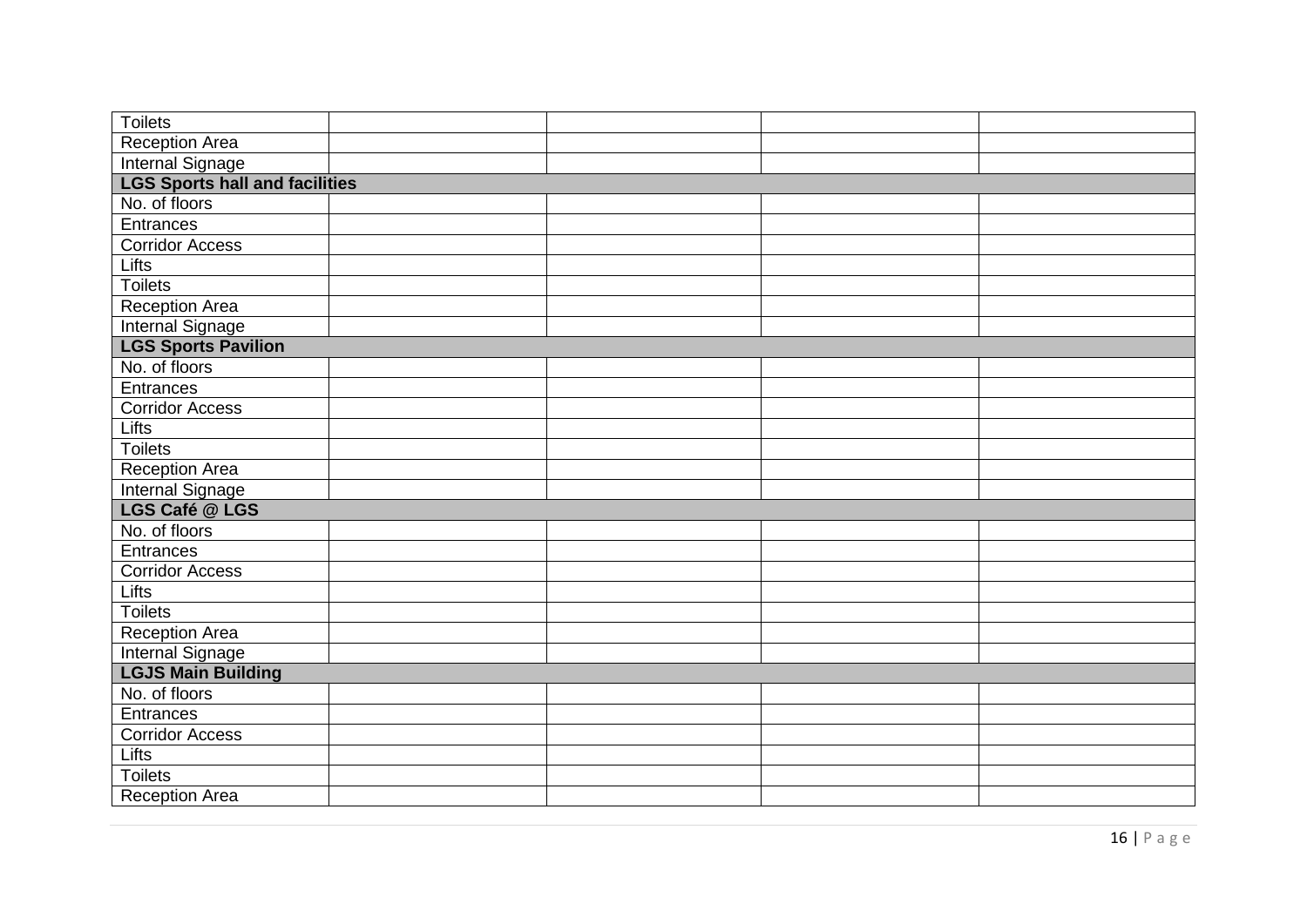| Playgrounds<br><b>LGSS</b>        |  |  |  |  |  |
|-----------------------------------|--|--|--|--|--|
|                                   |  |  |  |  |  |
|                                   |  |  |  |  |  |
|                                   |  |  |  |  |  |
|                                   |  |  |  |  |  |
|                                   |  |  |  |  |  |
|                                   |  |  |  |  |  |
|                                   |  |  |  |  |  |
|                                   |  |  |  |  |  |
|                                   |  |  |  |  |  |
|                                   |  |  |  |  |  |
|                                   |  |  |  |  |  |
|                                   |  |  |  |  |  |
|                                   |  |  |  |  |  |
|                                   |  |  |  |  |  |
|                                   |  |  |  |  |  |
|                                   |  |  |  |  |  |
|                                   |  |  |  |  |  |
|                                   |  |  |  |  |  |
|                                   |  |  |  |  |  |
|                                   |  |  |  |  |  |
|                                   |  |  |  |  |  |
|                                   |  |  |  |  |  |
|                                   |  |  |  |  |  |
|                                   |  |  |  |  |  |
|                                   |  |  |  |  |  |
| <b>LGSS Hall</b><br>No. of floors |  |  |  |  |  |
|                                   |  |  |  |  |  |
|                                   |  |  |  |  |  |
|                                   |  |  |  |  |  |
|                                   |  |  |  |  |  |
|                                   |  |  |  |  |  |
|                                   |  |  |  |  |  |